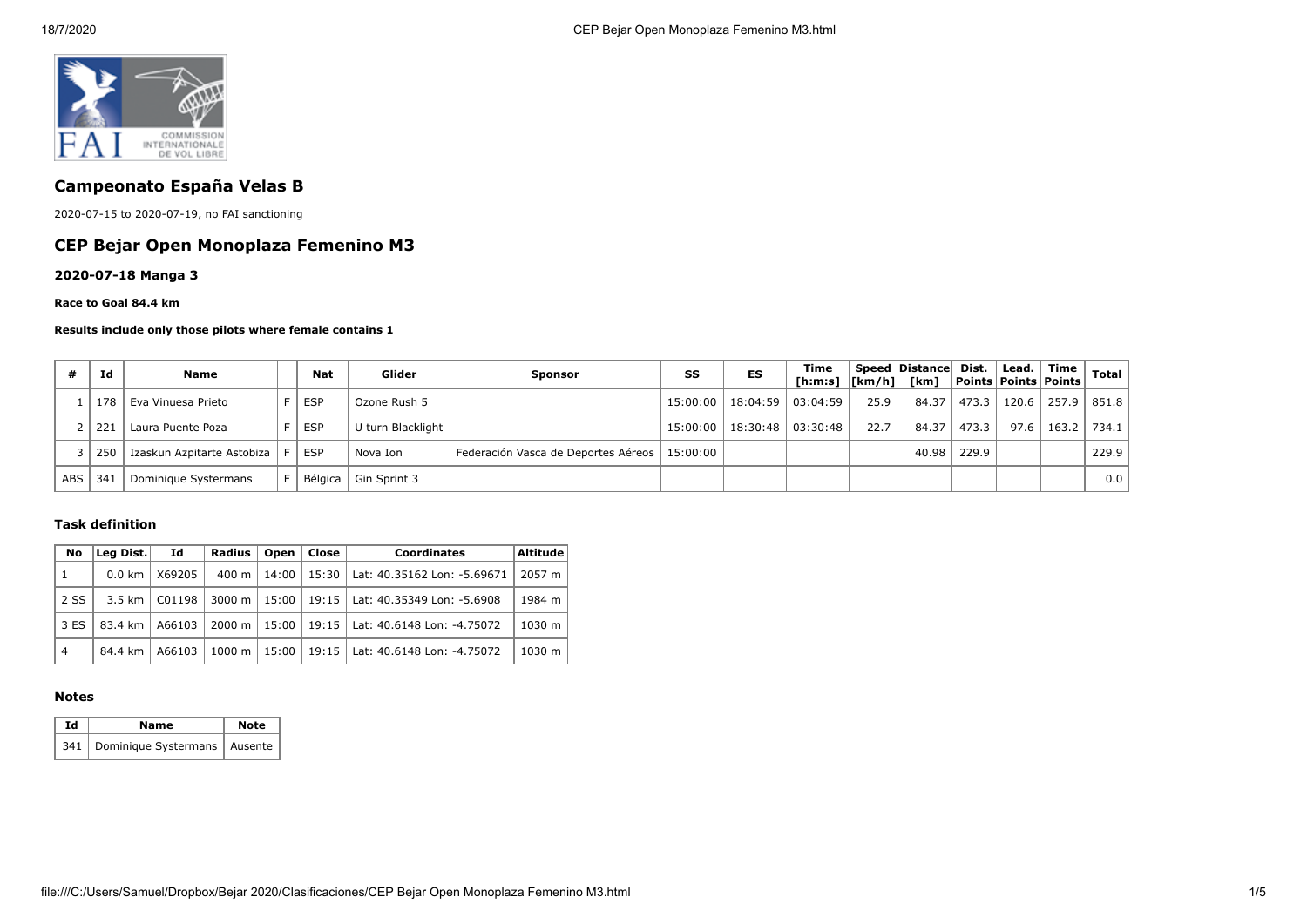**Pilots not yet processed (NYP)**

**Id Name**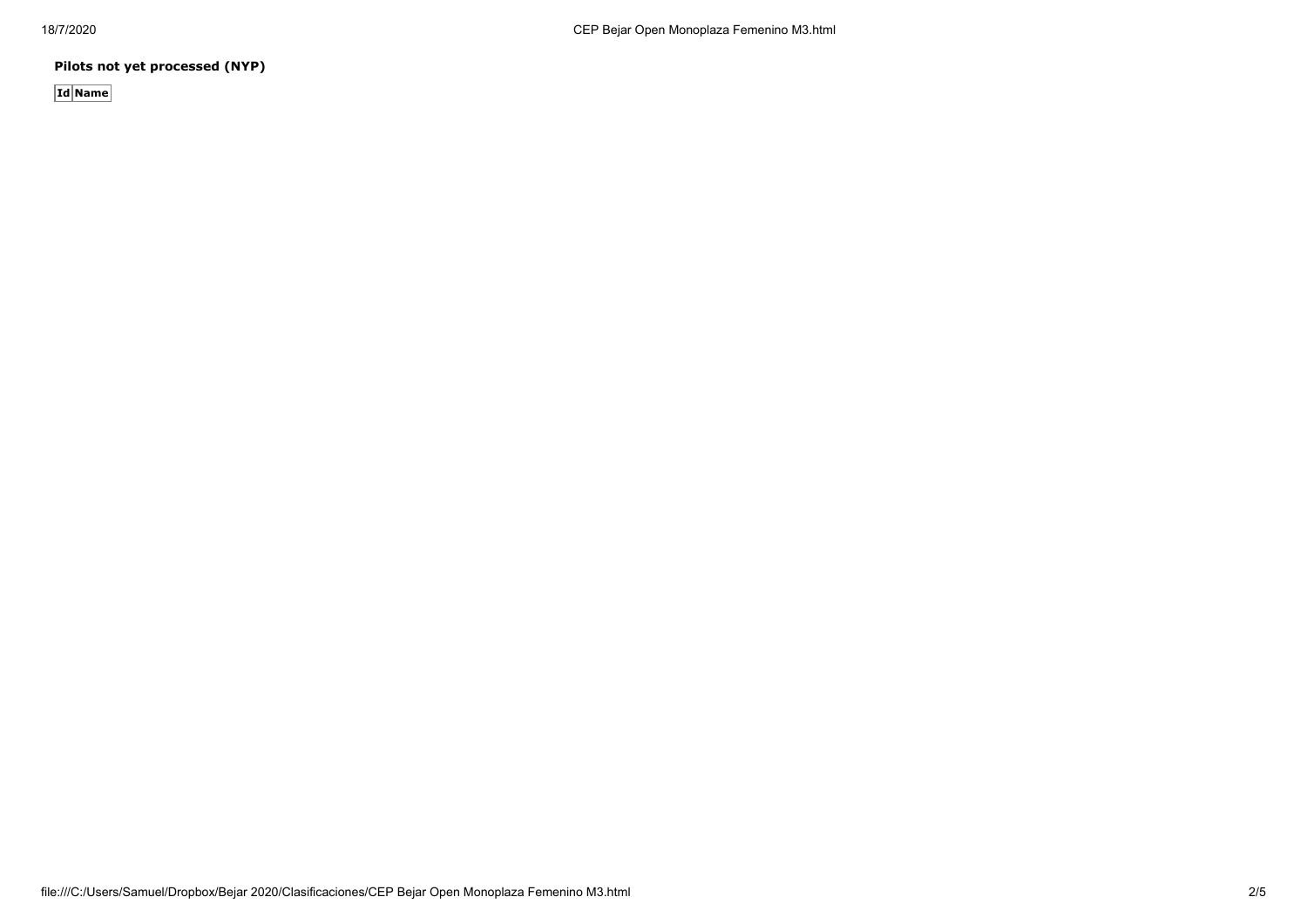### **Task statistics**

| param                           | value                     |
|---------------------------------|---------------------------|
| ss_distance                     | 79.824                    |
| task_distance                   | 84.366                    |
| launch_to_ess_distance          | 83.366                    |
| no_of_pilots_present            | 45                        |
| no_of_pilots_flying             | 45                        |
| no_of_pilots_lo                 | 29                        |
| no_of_pilots_reaching_nom_dist  | 28                        |
| no_of_pilots_reaching_es        | 16                        |
| no_of_pilots_reaching_goal      | 16                        |
| sum_flown_distance              | 2368.295                  |
| best_dist                       | 84.366                    |
| best_time                       | 2.7064                    |
| worst_time                      | 4.0836                    |
| qnh_setting                     | 1013.25                   |
| no_of_pilots_in_competition     | 46                        |
| no_of_pilots_landed_before_stop | 0                         |
| sum_dist_over_min               | 2193.229                  |
| sum real dist over min          | 2193.229                  |
| sum_flown_distances             | 2368.295                  |
| best_real_dist                  | 84.366                    |
| last start time                 | 2020-07-18T15:00:00+02:00 |
| first_start_time                | 2020-07-18T15:00:00+02:00 |
| first_finish_time               | 2020-07-18T17:42:23+02:00 |
| max_time_to_get_time_points     | 4.3515                    |
| goalratio                       | 0.3556                    |
| arrival_weight                  | 0                         |
| departure_weight                | 0                         |
| leading_weight                  | 0.162                     |
| time_weight                     | 0.3647                    |
| distance_weight                 | 0.4733                    |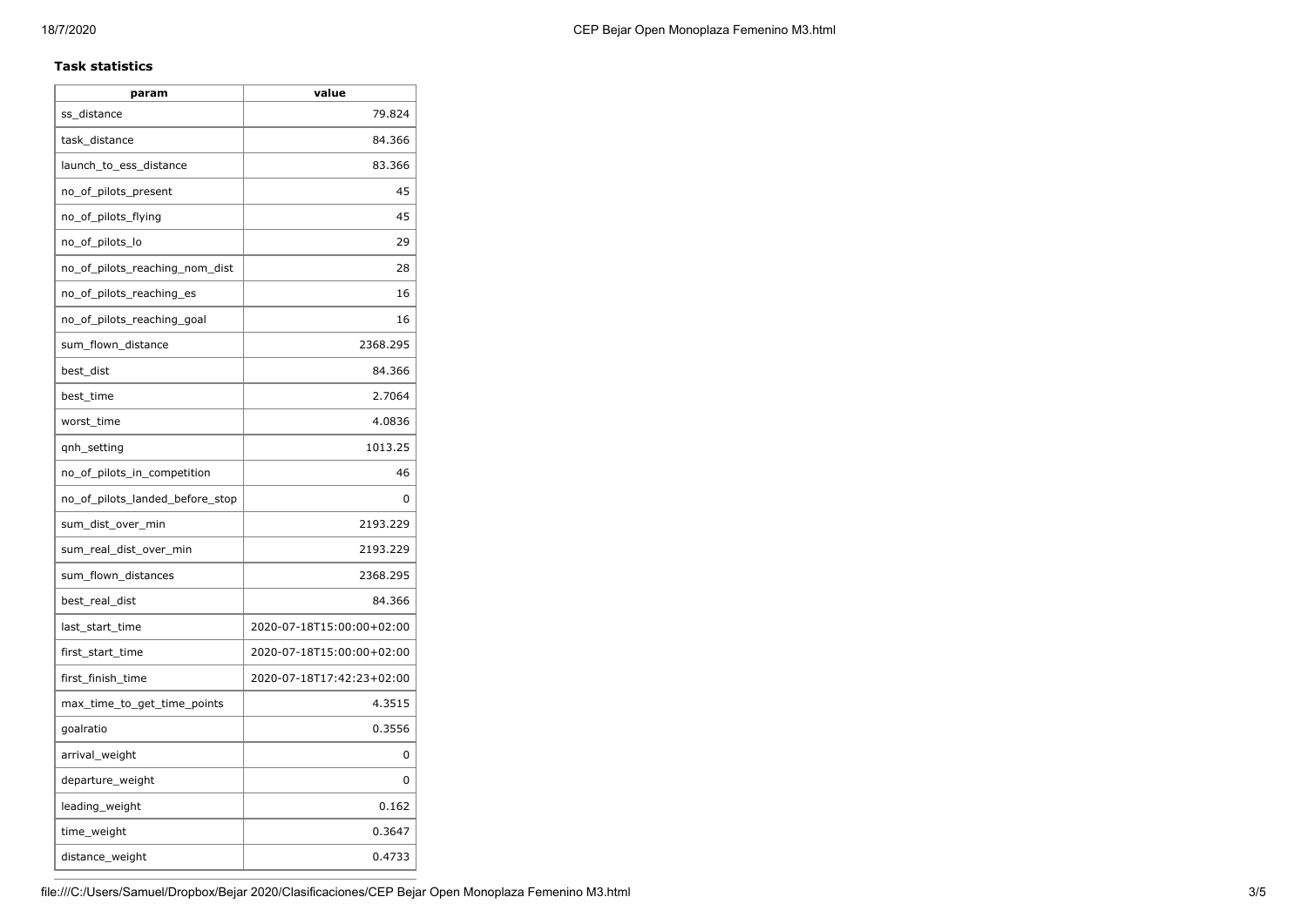**F** 

| param                        | value    |
|------------------------------|----------|
| smallest_leading_coefficient | 1.8776   |
| available_points_distance    | 473.3423 |
| available_points_time        | 364.6577 |
| available_points_departure   | 0        |
| available_points_leading     | 162      |
| available_points_arrival     | 0        |
| time_validity                | 1        |
| launch_validity              | 1        |
| distance_validity            | 1        |
| stop_validity                | 1        |
| day_quality                  | 1        |
| ftv_day_validity             | 1        |
| time_points_stop_correction  | O        |

## **Scoring formula settings**

| param                               | value   |
|-------------------------------------|---------|
| id                                  | GAP2020 |
| min dist                            | 4       |
| nom dist                            | 40      |
| nom_time                            | 1       |
| nom launch                          | 0.96    |
| nom goal                            | 0.15    |
| day_quality_override                | 0       |
| bonus_gr                            | 4       |
| jump_the_gun_factor                 | 0       |
| jump_the_gun_max                    | 0       |
| normalize_1000_before_day_quality   | 0       |
| time points if not in goal          | 0       |
| use_1000_points_for_max_day_quality | 0       |
| use_arrival_position_points         | 0       |
| use_arrival_time_points             | 0       |
| use_departure_points                | 0       |